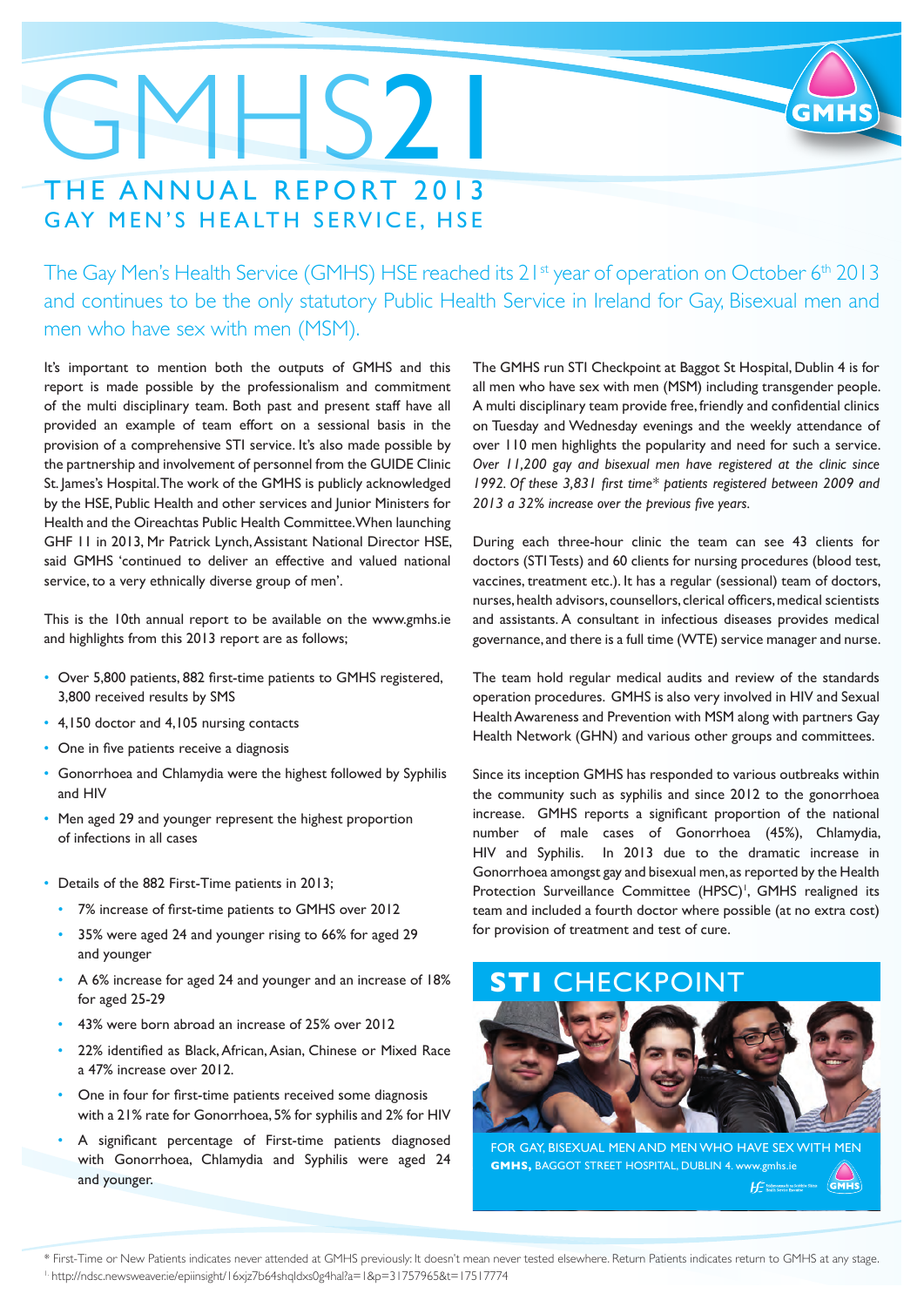# GMHS<sub>2</sub>1

In 2013 the number of medical consultations and STI screens totalled 4,150 (plus 15% over 2012). Accordingly about one in five men received a diagnosis of one sort or other, and of these a number had the following;

- 290 Gonorrhoea (GC) (11% increase over 2012) 36% were first time patients to the GMHS
- 204 Chlamydia (CT) (34% increase over 2012) 38% were first time to the GMHS
- 33 HIV (minus 20% over 2012) 61% were first time to the GMHS
- • 63 Syphilis (18% increase over 2012) 63% were first time to the GMHS
- Note: Not included are cases of Hepatitis C, HSV (genital herpes), HPV (genital warts) or NSU (non specific infection)

Notably, apart from Syphilis, the rates of the above infections were highest among patients aged 29 and younger followed by those in their 30s.

*Fig1. Distribution of GC, CT, HIV and Syphilis Cases (Proportions) by age group AT GMHS.*



#### 1. PATIENT NUMBERS AND DETAILS AT GMHS 2013

In 2013 the demands on GMHS continued to increase with high numbers of men (over 5,850) attending. 882 of these men were first-time attendees (plus 7% over 2012) with 38% aged 24 and younger, maintaining the increase seen in 2012. 43% were born abroad and 14% resided outside Dublin city and county.

Fulfilling its statutory duty the Health Advisor at GMHS saw 750 men in regards to follow-up and partner notification in relation to a diagnosis.

The nursing provision also increased in 2013 with 4,105 patient contacts and as well as phlebotomy, nurses administer treatment for syphilis and gonorrhoea (420 patients) and the hepatitis vaccinations (1,376 patients).

#### *Fig 2. Nursing Procedures at GMHS 2013*

| <b>DESCRIPTION</b>                   | <b>NUMBER OF TESTS</b> |
|--------------------------------------|------------------------|
| HIV                                  | 3,170 +9% OVER 2012    |
| <b>SYPHILIS</b>                      | $3,145 + 6%$           |
| <b>HEPATITIS C</b>                   | $2.395 + 16%$          |
| <b>HEPATITIS B (&amp;A)</b>          | $1,075 + 8%$           |
| <b>VACCINE COMPLETION BLOOD TEST</b> | $1.035 + 16%$          |

Counsellors provide therapeutic support and interventions. Pre and post HIV test counselling at the GMHS clinic was supplied to over 880 men. Ongoing counselling was provided to 76 people over 680 sessions at Outhouse LGBT Community Centre, Capel Street, Dublin 1.

#### 1.1 PEP AT GMHS

Post Exposure Prophylaxis (PEP) has been prescribed at GMHS over the last years. In 2013, of the 76 Patients prescribed PEP, a significant number n=24 (32%) were aged 24 and younger (the same number for those in their 30s). 38 men (50%) were 29 and younger. 28 (37%) patients were born abroad. These figures were higher among first time patients to GMHS, 38% were aged 24 and younger and 41% were born abroad. GMHS holds a regular audit of PEP (Rowley D. et al 2013) and a further report will be issued in late 2014.

#### *Fig 3. Age Range and PEP Prescription*



#### PEP AT GMHS 2013 N=76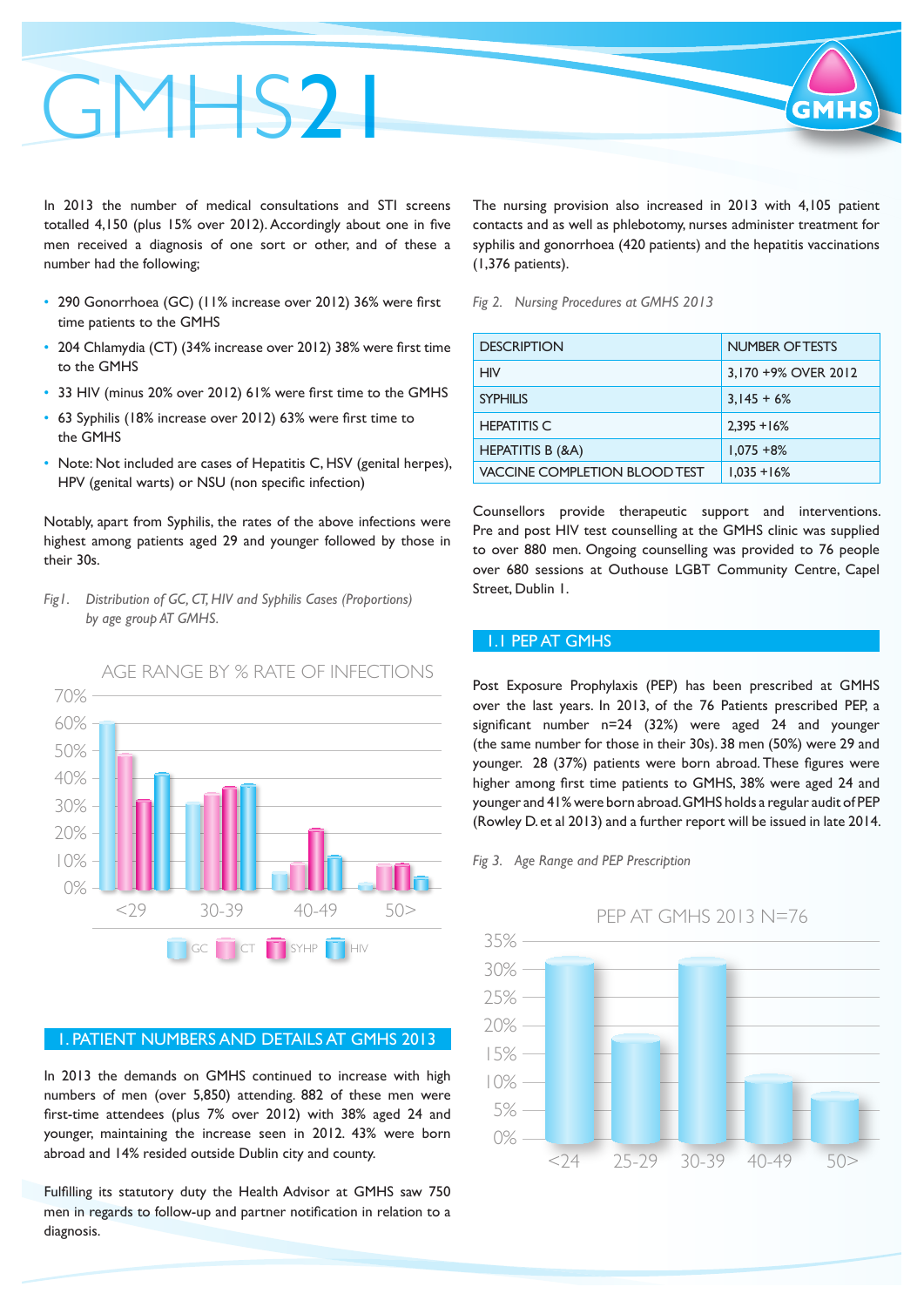### GMHS21

#### 1.2. PROFILE OF FIRST TIME PATIENTS TO GMHS 2013

GMHS provides data on 'first time patients to the clinic' as an important contribution to national trends and planning for service demands. In 2013 there was a significant increase in younger men attending, plus 6% for those aged 24 and younger to 18% for those aged 25 to 29 while there was a 25% reduction in numbers for those in their 40s.

*Fig 4: Age Range of First Time Attendees at GMHS 2011 to 2013.*

| <b>AGE RANGE</b> | $24$      | $25 - 29$ | $30 - 39$ | $40 - 49$ | 50 >      |
|------------------|-----------|-----------|-----------|-----------|-----------|
| $2013n = 882$    | 336 (38%) | 254 (29%) | 205(23%)  | 56 $(6%)$ | 31 $(4%)$ |
| $2012 n = 825$   | 318(39%)  | 215(26%)  | 186(23%)  | 76 (9%)   | 30 $(4%)$ |
| $2011 n = 783$   | 285 (36%) | 214(27%)  | 185(24%)  | 63 (8%)   | 36 $(4%)$ |

#### 1.3 ETHNIC AND CULTURAL PROFILES

In 2013 the proportion of men attending and not born on the island of Ireland increased significantly to 43%, compared to 37% in 2012. This was a real increase of 25% (n=380/304) with men born in Brazil orVenezuela showing the highest increase.

*Fig 5: Where Born and First Time Attendees at GMHS 2011 to 2013*

| <b>WHERE BORN</b> | $2011 n = 783$ | $2012 n = 825$ | $2013 n = 882$     |
|-------------------|----------------|----------------|--------------------|
| Island of Ireland | 479(61%)       | 521(63%)       | 502 $(57%)$        |
| Abroad            | 304(39%)       | 304(37%)       | <b>380</b> $(43%)$ |

The 380 men represented 51 countries with the following countries in the top ten: n=136 (36%) Brazil (a 70% increase over 2012), Venezuela n=30(8%) GB n=27(7%), Spain and Poland 21 each (6%) followed by Italy n=16(4%), France, Romania and USA with 11 each (3%) and then Mexico, Malaysia, Lithuania. The Men From Afar Report 4 provides a comprehensive report on this issue.

#### 1.4 ETHNICITY

GMHS reports the ethnicity of patients based on the guide from the HSE's National Office, Social Inclusion. In 2013 of the 882 men registered at GMHS, 688 (78%) identified as white Irish or other white (compared to 84% in 2012), and 194 (22%) as Asian, Chinese, African, black, mixed race or other (this was a real increase of 47% when compared to 2012).

#### 1.5 PLACE OF RESIDENCE

Most of the new attendees (85%) resided in Dublin city and county (85% in 2012), with a significant number 122 (14%) living in other

parts of Ireland. 7(1%) lived abroad. The Men From Afar 4 report shows of the thousands of men registered at GMHS, 45% resided in HSE region Dublin North East , 50% in Dublin Mid-Leinster , 3% in HSE South and 2% HSE West.

#### 1.6 FIRST TIME ATTENDEES TO GMHS & DIAGNOSIS

Of the 882 first time attendees, 242 patients, over one in four (27%), received the following diagnosis; 103 (12%) Gonorrhoea, 78 (9%) Chlamydia, 40 (5%) had treatable syphilis, 20 (2%) had a positive HIV diagnosis. One patient was diagnosed with Hepatitis C (0.10%).

Younger men aged 29 and under made up a significant proportion of diagnosed infections from 75% of gonorrhoea to 65% for those with HIV.

*Fig 6: Age Range and % Rate First Time Patients GMHS 2013*

| <b>AGE RANGE</b>          | $24$ | $25 - 29$ | $30 - 39$ | $40 - 49$ | 50 > |
|---------------------------|------|-----------|-----------|-----------|------|
| Gonorrhoea n=103          | 42%  | 33%       | 22%       | 3%        |      |
| Chlamydia<br>$n = 78$     | 31%  | 32%       | 33%       | 3%        | 1%   |
| <b>Syphilis</b><br>$n=40$ | 28%  | 25%       | 28%       | 13%       | 7%   |
| <b>HIV</b><br>$n=20$      | 15%  | 50%       | 35%       |           |      |

First time patients to GMHS represent a significant percentage of those diagnosed with an infection especially HIV or Syphilis. 36% to 38% of those diagnosed with Gonorrhoea or Chlamydia were first time patients to GMHS. This compares to 61% for those diagnosed with HIV and 63% for those diagnosed with syphilis.

While the rates of infection per total number of tests was 14% for Gonorrhoea and Chlamydia, 2% for Syphilis and 1% for HIV, when broken down between return and new patients it shows a significant higher positive percentage rate for first time patients.

*Fig 7: Comparison Return and First Time patients*

|                        | <b>All Patients</b> | <b>Return Patients</b> | <b>First Time Patients</b> |
|------------------------|---------------------|------------------------|----------------------------|
| Gonorrhoea & Chlamydia | 14%                 | 12%                    | 21%                        |
| <b>Syphilis</b>        | 2%                  | 1%                     | 5%                         |
| <b>HIV</b>             | 1%                  | 1%                     | 2%                         |

*This part of the report highlights the need for continued and increased access to testing for new patients and for those living in rural Ireland, a key recommendation of the EMIS reports. Already GMHS has a triage priority, symptoms, concerns and first time patients. It is also looking at introducing self-testing for STIs among asymptomatic patients at the GMHS clinic and in partnership with GHN hold outreach clinics as part of the man2man programme.*